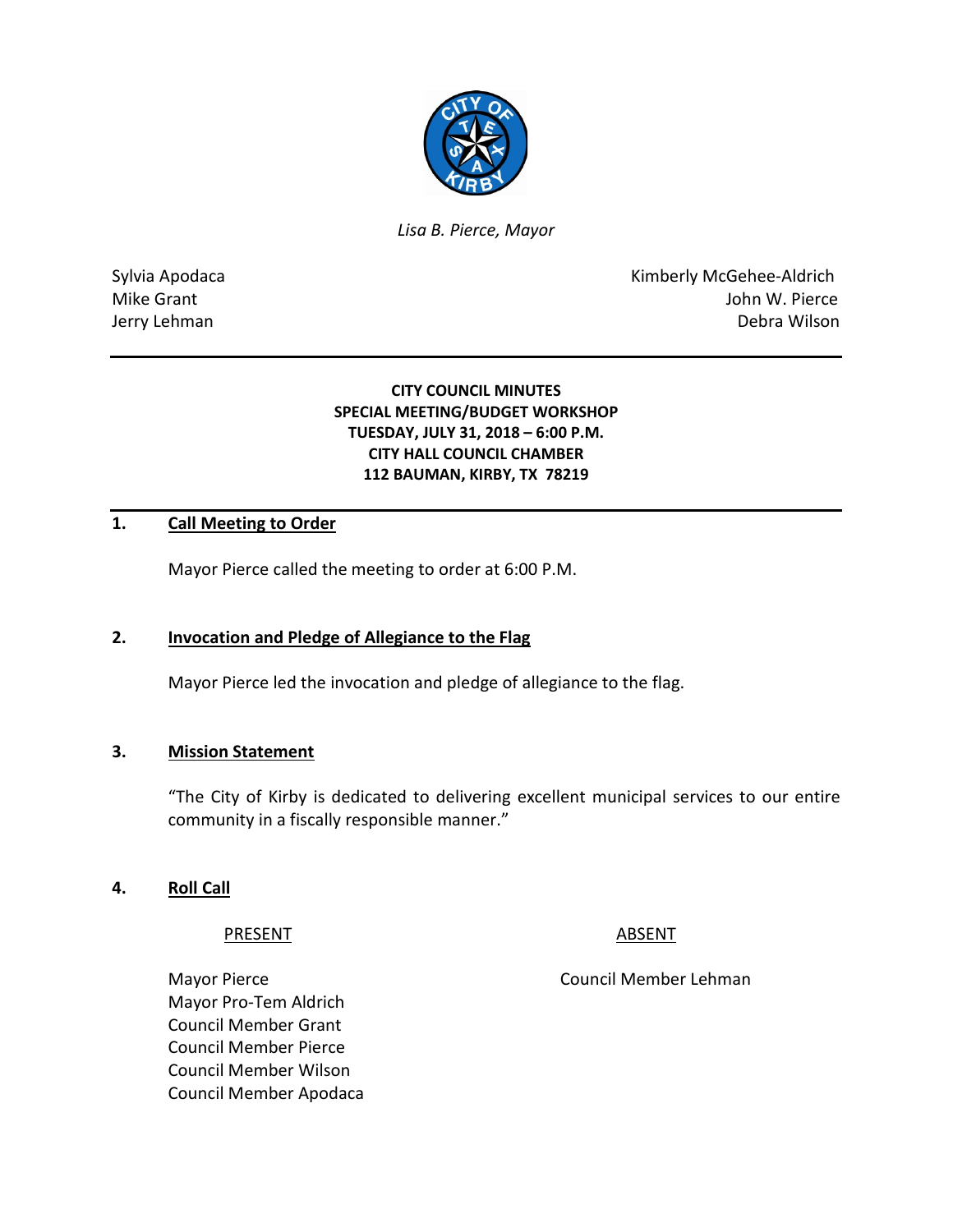CITY COUNCIL SPECIAL MEETING/BUDGET WORKSHOP JULY 31, 2018 Page **2** of **3**

## **5. Citizen Participation**

There were not any citizens to participate.

### **6. Budget Workshop**

### a. Discussion And Direction On The Proposed Budgets For Fiscal Year 2018-2019

Tina Ynfante, Finance Director, provided an update on the proposed budgets for Fiscal Year 2018-2019.

## **7. Discussion And Possible Action**

### a. Discussion And Possible Action On Non-Profit Grant Applications

City Manager Vernon said five applications were received and the current line item is for qualified non-profits with an amount of \$20,000 each year. All of the applicants were invited to attend this meeting to answer questions.

DT2 Foundation was represented by Derrick Thomas. It was determined that his organization was not in Kirby. Mr. Thomas removed his application from consideration.

After hearing from the Doug Wolfe, GNELL and Roger Romens, Senior Center, City Manager Vernon suggested place this item on the next agenda or wait until the final budget discussions.

Council Member Grant moved to postpone the action on the Non-Profit applications; seconded by Council Member Wilson. With all voting, "aye" the motion carried with a 6-0 vote.

## AYES: 6 NAYES: 0

## b. Discussion And Possible Action On A Proposed 2018 Property Tax Rate

Tina Ynfante, Finance Director, stated the roll back tax rate will be .768300 and the effective tax rate will be .647174. Staff is proposing the same tax rate as previous year of .729376. Since we are higher than the effective tax rate and lower than the roll back we will have to have two public hearings. The first public hearing will be on August 23 and the second public hearing will be on August 30.